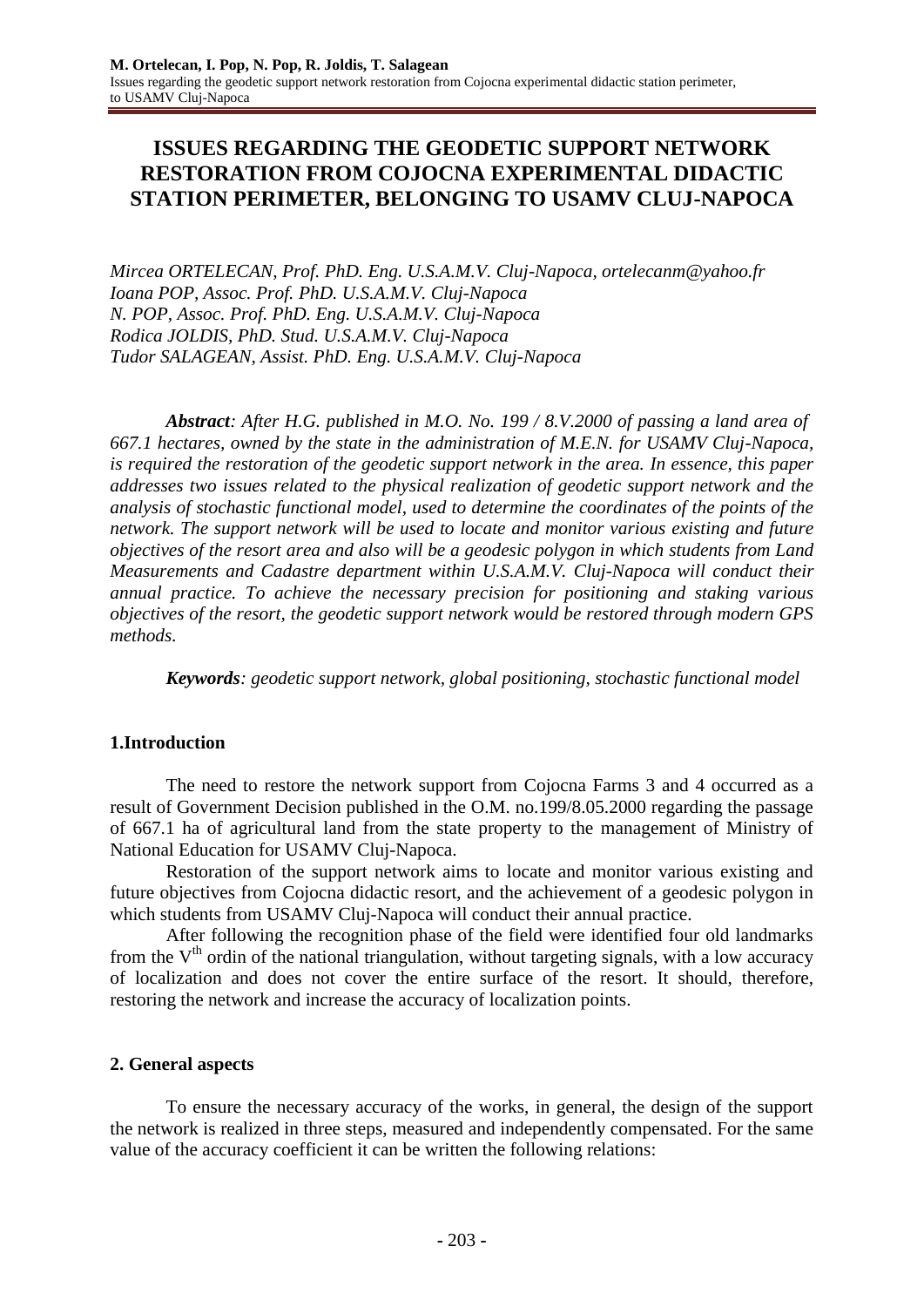$$
m_2 = \frac{m_3}{k}; m_1 = \frac{m_2}{k} = \frac{m_3}{k^2}
$$
 (1)

where:

 $m_1$ ,  $m_2$ ,  $m_3$  –average errors of the measurements in each step;

 $1/k$  – neglecting coefficient of the influence of the support network errors;

k – increasing of measurements accuracy coefficient.

Taking into account relation (1), the total average error of points positioning will be given by the expression:

$$
M = m_3 \sqrt{\frac{1}{k^4} + \frac{1}{k^2} + 1} = m_3 Q
$$
 (2)

Considering known the total average error of panimetric positioning of the network and coefficient of increasing the measurements accuracy, can be calculated (Cristescu, 1978), the mean square errors of the three steps with the following relations.

According to the calculated accuracies of the three steps will be chosen the tools and methods.

To achieve the necessary precision of positioning and plotting the various objectives of the resort, the geodetic support network will be restored through modern GPS.

GPS project planning is the optimal choice of measurement methods, apparatus required, and planning observations.

When planning observations in a GPS project we must take into account several factors:

• Satellites configuration;

• Number and type of the available receivers;

• Economics.

Satellite measurements planning session is done with special programs delivered by companies that provide topographic apparatus.

The first step in choosing a optimum period for the measurements, which will be subdivided into work sessions. The optimum period is characterized by a sufficient number of visible satellites and a PDOP value that could not be lower <6.

In determining the relative positioning of the work session, will consider four factors:

- The length of the base;
- The number of visible satellites; satellite constellation geometry (PDOP);
- The signal / noise for satellite signal;
- The second phase of planning for the distribution of observations refers to receivers on teams and scheduling points for each team. It is usually drawn up a table which provides the team in the session must be stationary at one point.

The minimum number of sessions in a grid of *p* points and the use of such receivers is determined by the relationship:

$$
s = (p - n) / (r - n) \tag{4}
$$

where

n - number of connection points between sessions.

S - number of working sessions.

Sessions must be chosen in order to contact at least four common satellites at an elevation of more than 150 in all items included in a session and the factor PDOP is not greater than 4 for the entire measurement period.

During field measurements must be provided the following requirements: • Proper centereing the antenna in the point station;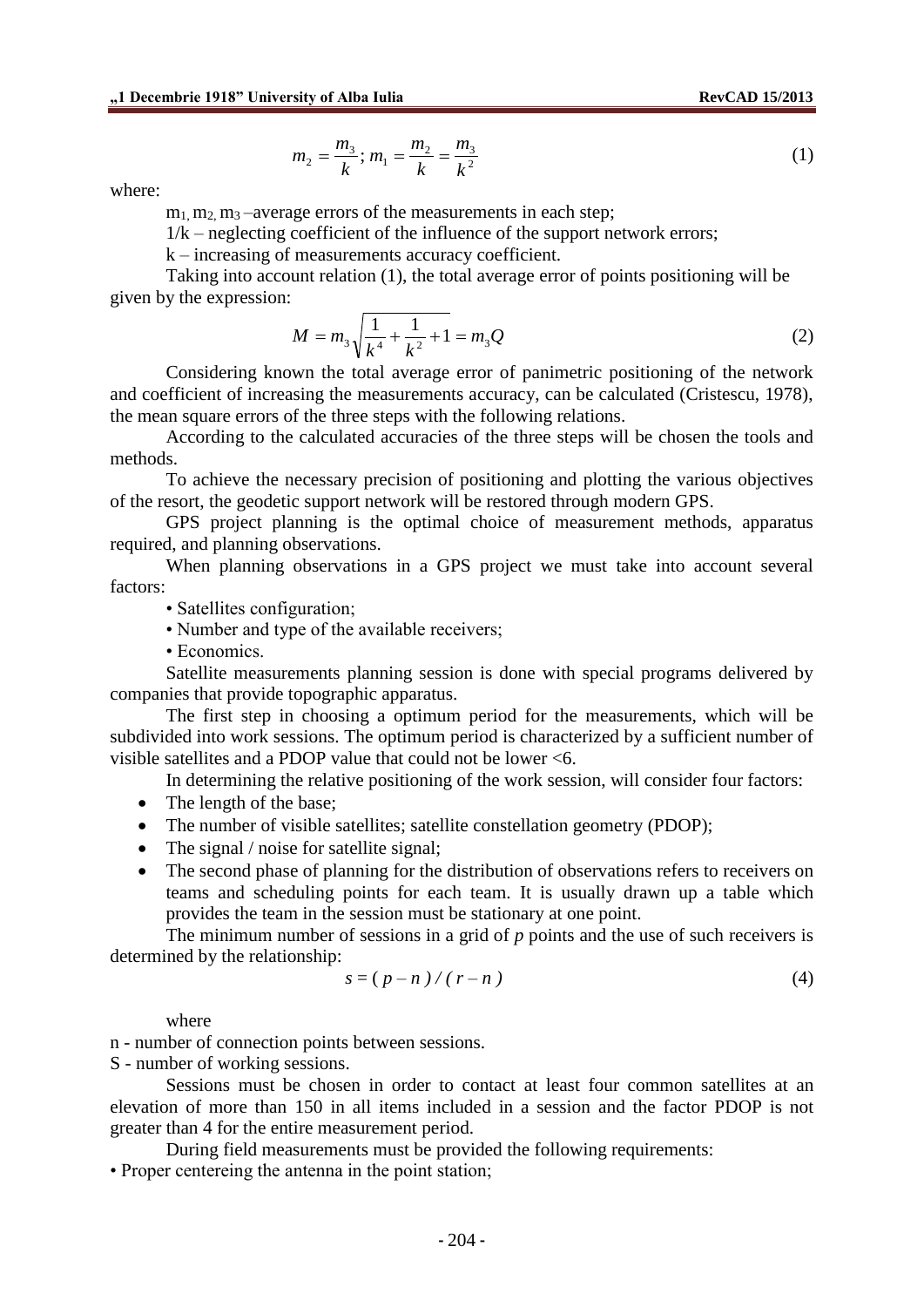• Measuring the antenna height;

- Connect the antenna cable correctly, namely receiver and controller;
- Commissioning of the receiver at the time of default in program sessions;
- Correct setting the operating mode;
- Follow a regular recording mode data.

Data processing from the GPS equipment is done with different software of different companies, the vast majority use the Bursa-Wolf transformation models and Molodenski-Badecas.

The Bursa-Wolf (Bursa, 1962; Wolf, 1963) is a transformation model for the tridimensional transcalculation of the cartesian coordinates using seven parameters.

Transformation involves three translational constants  $(\Delta X, \Delta Y, \Delta Z)$ , three rotation elements (RX, RY, RZ) and scale factor  $(\Delta L)$ . The matrix can be written as:

$$
\begin{bmatrix} X_{\text{KA}} \\ Y_{\text{KA}} \\ Z_{\text{KA}} \end{bmatrix} = \begin{bmatrix} \Delta X \\ \Delta Y \\ \Delta Z \end{bmatrix} + \begin{bmatrix} 1 + \Delta L & R_z & -R_y \\ -R_z & 1 + \Delta L & R_x \\ R_z & -R_y & 1 + \Delta L \end{bmatrix} \begin{bmatrix} X_{\text{WGS}} \\ Y_{\text{WGS}} \\ Z_{\text{WGS}} \end{bmatrix} \tag{5}
$$

where:

 $X_{WGS}$ ,  $Y_{WGS}$ ,  $Z_{WGS}$ : geocentric cartesian coordinates of the global datum (WGS-84);  $X_{K,A}$ ,  $Y_{K,A}$ ,  $Z_{K,A}$ : cartesian coordinates of the local datum (Krasovski-1940).

The linear corrections equations in matrix treatment of a point are present as follow:

$$
\begin{bmatrix}\nV_x \\
V_y \\
V_z\n\end{bmatrix} = \begin{bmatrix}\n1 & 0 & 0 & X_{wGS} & 0 & -Z_{wGS} & Y_{wGS} \\
0 & 1 & 0 & Y_{wGS} & Z_{wGS} & 0 & -X_{wGS} \\
0 & 0 & 1 & Z_{wGS} & -Y_{wGS} & X_{wGS} & 0\n\end{bmatrix}\n\begin{bmatrix}\n\Delta X \\
\Delta Y \\
\Delta L \\
\Delta L \\
R_x\n\end{bmatrix} - \begin{bmatrix}\nX_{KA} - X_{wGS} \\
Y_{KA} - Y_{wGS} \\
Z_{KA} - Z_{wGS}\n\end{bmatrix}
$$
\n(6)

To determine the 7 parameters of transformation requires at least 3 points with known coordinates on both systems.

The solution to determine the unknown parameters is obtained by applying the theory of least squares method for solving matrix (Moldoveanu, 2002):

$$
X = (ATPA)-1 ATPL
$$
 (7)

unde :

**X –** the vector of the unknown parameters;

**A** – configuration matrix of coefficients;

- **L**  vector of the free terms;
- **P**  matrix of the observation weights.

The accuracy of determining the zonal parameters of transformation is expressed by the mean square error *s<sup>o</sup>* (standard deviation):

$$
\mathbf{s}_0 = \sqrt{\frac{\mathbf{V}^{\mathsf{T}} \mathbf{PV}}{3n - 7}}
$$
 (8)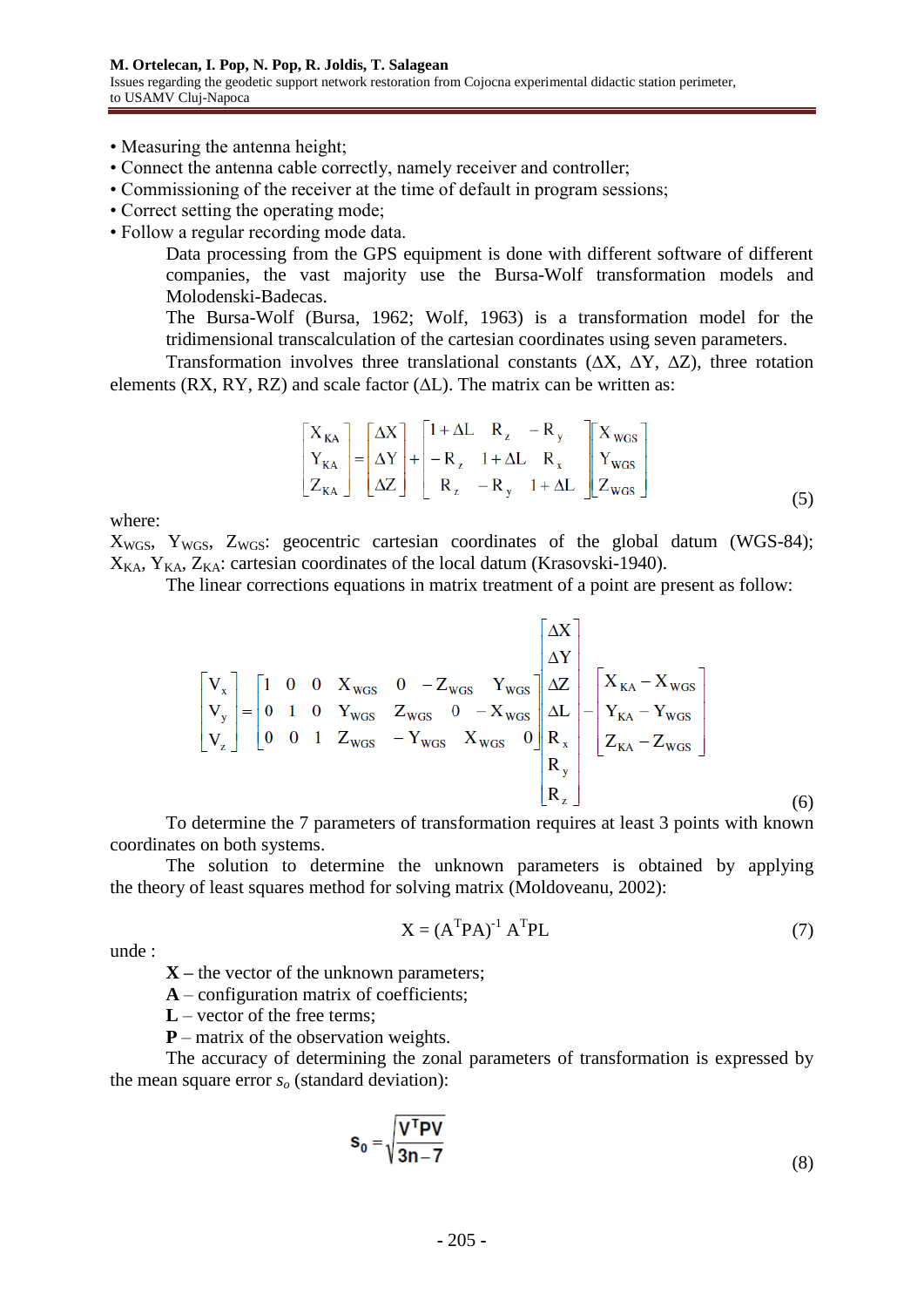n - number of points with known coordinates bet on both systems.

From geocentric coordinates, calculated with relation (5) will calculate longitude and latitude or altitude ellipsoidal iteratively on Krasovski ellipsoid.

$$
\lambda = \arctg\left(\frac{Y}{X}\right) \tag{9}
$$

Next is: calculated the spherical latitude  $(\phi_0)$ , the large radius of curvature (N), ellipsoid height (h) and the geodesic latitude  $(\phi)$  (Soler and Hoth, 1988).

$$
\phi_0 = \arctg\left(\frac{Z}{\sqrt{X^2 + Y^2}}\right) \tag{10}
$$

$$
N = \frac{a}{\sqrt{1 - e^2 \sin^2 \phi}}
$$
\n(11)

$$
h = \frac{\sqrt{X^2 + Y^2}}{\cos \phi} - N \tag{12}
$$

$$
\phi = \arctg \frac{Z}{\sqrt{X^2 + Y^2}} \frac{1}{\left(1 - e^2 \frac{N}{N + h}\right)}
$$
(13)

Geodetic coordinates ( $\phi$  and  $\lambda$ ) will turn in Stere 70 rectangular coordinate, using the constant coefficient method.

### **3. Case study**

The restored geodesic network from the Cojocna resort consists of 15 points, from which 4 are points of order V from the old national network (Fig. 1).



Fig. 1. Network drawing  $(\Delta$  - points from the old network (501, 7, 12, 503);  $\Delta$  - points from the new network)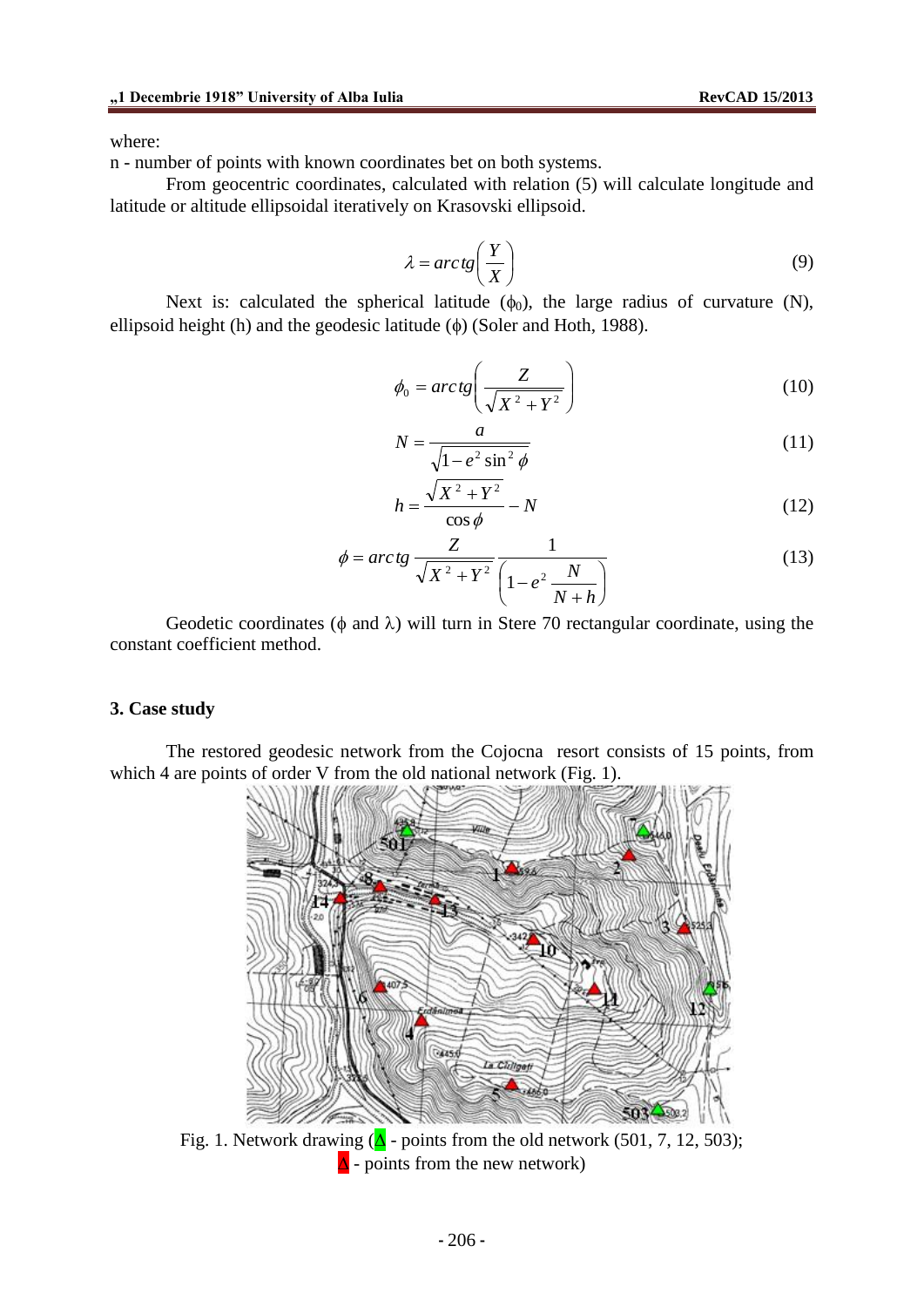Materialization of the points was achieved with Feno landmarks where the plastic part was replaced with a concrete one (Fig. 2).



Fig. 2. Feno landmark

Making the measurements was done with the following receivers: Stonex S9 GNSS L1, L2, Magellan ProMark 3 L<sup>1</sup> şi *Leica (SR 20 L1)* and for making the measurements using the static method was used and the ROMPOS system. Positioning the points with GPS receivers was made as follows:

- Landmarks 501, 502 respectively 503, 504 were stationed with GPS STONEX S9 GNSS  $L_1$ ,  $L_2$ . The same session was interrupted due to low battery, so two sets of coordinates appear on the same points (501, 502 and 503, 504);
- Points 13 and 14 were stationed with GPS MAGELLAN PROMARK 3, the whole session was continuously for 8 hours;
- Points 1, 2, 3, 4, 5, 6, 7, 8, 9, 10, 11 and 12 were stationed with GPS LEICA SR 20.
- Point 8 (9) was stationed 2 times keeping still the device to perform a comparative analysis on it;

Coordinate transformations used in Romania are based on Helmert zonal type parameter with 7 parameters or 4 parameters or coordinate transformation with model distortion.

## **4. Results and discussions**

Positioning accuracy of network points on the three stages are calculated according to equations (2) and (3), the total error in the positioning stage M-3 are shown in table 1.

| Table 1                                            |     |      |      |                      |      |  |  |
|----------------------------------------------------|-----|------|------|----------------------|------|--|--|
| m <sub>3</sub><br>m <sub>2</sub><br>m <sub>1</sub> |     |      |      |                      |      |  |  |
| $m_M/m$ mas                                        |     |      | [mm] | $\lceil$ mm $\rceil$ | [mm] |  |  |
| 10%                                                |     | 1.15 | 34.9 | 17.5                 | 8.7  |  |  |
| 20%                                                | 1.5 | .28  | 31.2 | 20.8                 | 13.9 |  |  |

The results of post processing with GNSS SOLUTIONS software and the values of transcalculated coordinates in the national system using TransDat 4.04 are shown in Table 2.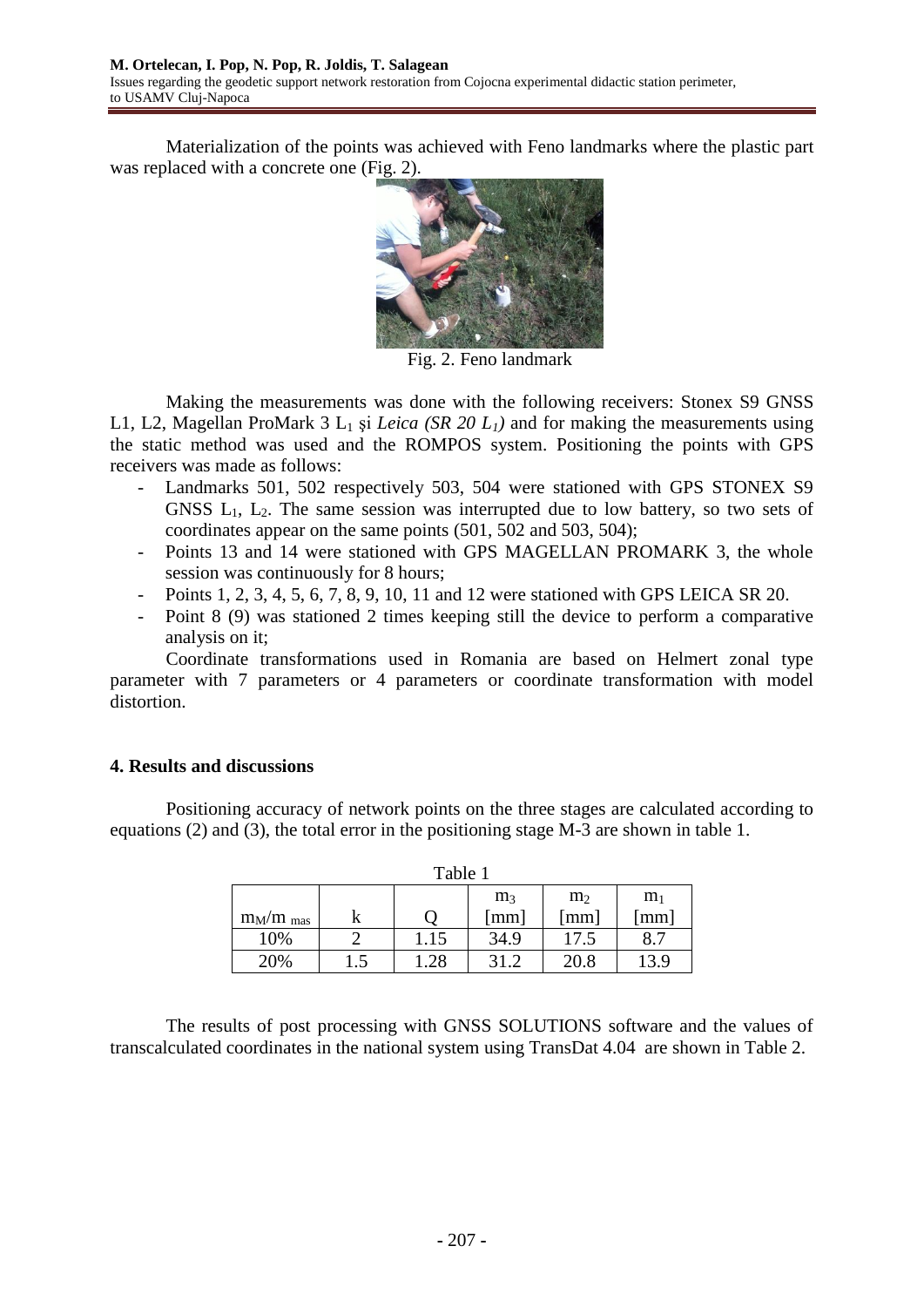| Old landmark | Point       | B                | L                | H       | X          | Y          | Ζ       |
|--------------|-------------|------------------|------------------|---------|------------|------------|---------|
|              | 501         | 46°44'14.88796"N | 23°54'01.02622"E | 475.759 | 582571.809 | 416090.801 | 435.573 |
| $8\,$        | 502         | 46°44'14.88802"N | 23°54'01.02629"E | 475.766 | 582571.811 | 416090.802 | 435.58  |
|              | 503         | 46°43'10.98822"N | 23°55'27.89919"E | 543.169 | 580573.779 | 417907.853 | 503.017 |
| 18           | 504         | 46°43'10.98823"N | 23°55'27.89933"E | 543.182 | 580573.779 | 417907.856 | 503.03  |
|              | 1           | 46°44'05.77519"N | 23°54'36.50081"E | 499.012 | 582280.063 | 416839.864 | 458.841 |
|              | 2           | 46°44'11.11146"N | 23°55'18.95622"E | 572.74  | 582432.452 | 417743.256 | 532.586 |
|              | 3           | 46°43'52.99203"N | 23°55'29.80311"E | 558.075 | 581869.946 | 417965.884 | 517.925 |
|              | 4           | 46°43'39.61157"N | 23°53'54.28841"E | 446.792 | 581484.767 | 415932.639 | 406.602 |
|              | 5           | 46°43'16.71304"N | 23°54'35.21797"E | 505.227 | 580765.822 | 416791.777 | 465.053 |
|              | 6           | 46°43'47.86170"N | 23°53'48.74331"E | 421.704 | 581741.1   | 415818.474 | 381.512 |
| 7L           | 7           | 46°44'14.43871"N | 23°55'21.49271"E | 585.71  | 582534.436 | 417798.491 | 545.557 |
|              | 8           | 46°44′01.34752″N | 23°53'56.80320"E | 371.863 | 582155.043 | 415995.355 | 331.675 |
|              | 9           | 46°44'01.33917"N | 23°53'56.79560"E | 371.819 | 582154.787 | 415995.19  | 331.631 |
|              | 10          | 46°43'48.10958"N | 23°54'57.03340"E | 403.186 | 581728.711 | 417268.215 | 363.023 |
|              | 11          | 46°43'37.28589"N | 23°55'10.55984"E | 414.502 | 581390.64  | 417550.79  | 374.344 |
| 11           | 12          | 46°43'40.59457"N | 23°55'43.81211"E | 555.507 | 581483.186 | 418258.071 | 515.362 |
|              | 13          | 46°43'58.32263"N | 23°54'14.66459"E | 378.427 | 582056.396 | 416373.191 | 338.246 |
|              | 14          | 46°44'01.38254"N | 23°53'41.25037"E | 363.62  | 582160.727 | 415665.245 | 323.425 |
|              | <b>BACA</b> | 46°33'43.40958"N | 26°54'43.95540"E | 219.193 | 564260.459 | 646698.752 | 185.686 |
|              | <b>BAIA</b> | 47°39'06.42446"N | 23°33'27.75920"E | 271.026 | 684618.168 | 391774.808 | 231.482 |
|              | <b>DEVA</b> | 45°52'42.29505"N | 22°54'48.71898"E | 246.602 | 488639.781 | 338192.35  | 203.487 |

Table 2

Researches made, after determining the positioning of the network points, was targeted the framing precision of points 501 and 503 (old landmarks), numbered S1 and S2.

The first case were processed points S1 and S2 using as reference points the stations BAIA, BACA, DEVA (ROMPOS-EUREF). In Table 3 are presented the accuracies of points determination, length, stationed time with the GPS, number of satellites and PDOP. These data were extracted from the process after processing.

| Table 3                           |          |          |          |              |                  |                   |             |
|-----------------------------------|----------|----------|----------|--------------|------------------|-------------------|-------------|
| Vector                            | DX       | DY       | DZ.      | Length $[m]$ | <b>Stationed</b> | <b>Satellites</b> | <b>PDOP</b> |
|                                   |          |          |          |              | time             |                   |             |
| $S1-BAIA$                         | $-0.001$ | $-0.008$ | $-0.012$ | 104916.173   |                  | 8                 | 1.7         |
| S <sub>1</sub> -DEVA              | $-0.084$ | 0.018    | $-0.017$ | 122052.934   | 3h51'30"         | 8                 | 1.7         |
| $S1-BACA$                         | 0.004    | 0.008    | 0.012    | 231376.326   |                  | 8                 | 1.7         |
| $S2-BAIA$                         | 0.015    | 0.004    | 0.009    | 107290.087   |                  | 9                 | 1.4         |
| S <sub>2</sub> -DEVA              | 0.050    | $-0.003$ | 0.044    | 121705.227   | 6h03'40''        | 8                 | 1.6         |
| S <sub>2</sub> -B <sub>AC</sub> A | 0.024    | 0.029    | 0.023    | 229415.680   |                  | 9                 | 1.4         |

In the second case were processed the points S1 and S2 using as reference points the permanent stations Cluj, Mure, Dej, with smaller vector length. The results are shown in Table 4.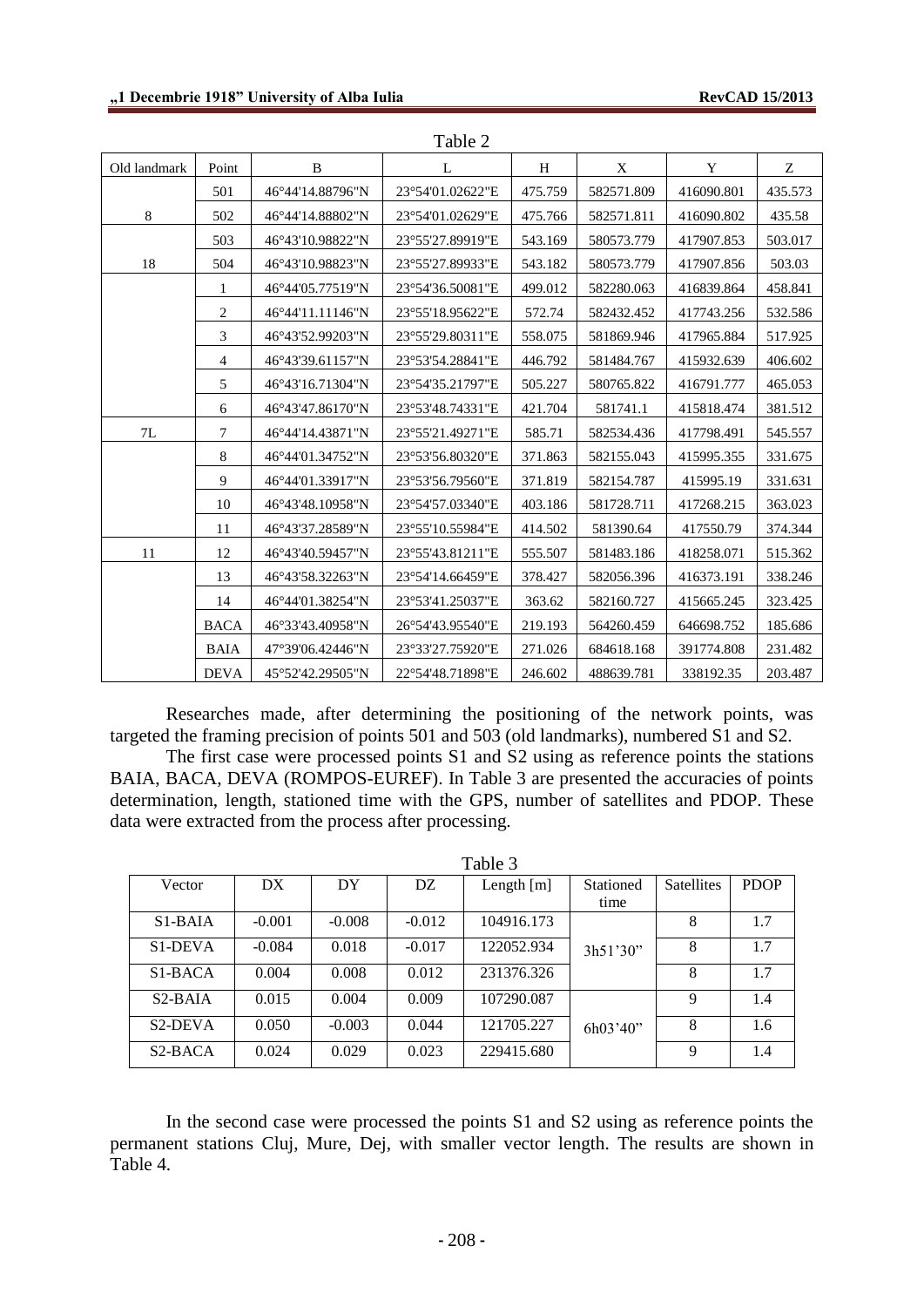|                      |          |          |          | Table 4      |                |            |             |
|----------------------|----------|----------|----------|--------------|----------------|------------|-------------|
| Vector               | DX       | DY       | DZ.      | Length $[m]$ | Stationed time | Satellites | <b>PDOP</b> |
| S <sub>1</sub> -CLUJ | $-0.015$ | $-0.009$ | 0.013    | 24082.204    |                | 11         | 1.3         |
| S1-MURE              | 0.033    | 0.095    | 0.022    | 54768.762    | 3h46'10''      | 8          | 2.1         |
| $S1-DEJ$             | 0.058    | $-0.036$ | 0.018    | 45356.206    |                | 10         | 1.4         |
| S <sub>2</sub> -CLUJ | $-0.018$ | $-0.014$ | 0.011    | 26168.747    |                | 11         | 1.3         |
| <b>S2-MURE</b>       | 0.026    | 0.060    | $-0.082$ | 52350.776    | 3h49'00"       | 8          | 2.1         |
| S <sub>2</sub> -DEJ  | $-0.047$ | $-0.031$ | $-0.055$ | 47434.852    |                | 10         | 1.6         |

In case 3 was chosen only one reference station located at a small distance from points S1 and S2. Similar to the previous version, the results are noted in Table 5.

| Table 5              |          |          |          |            |                |             |             |
|----------------------|----------|----------|----------|------------|----------------|-------------|-------------|
| Vector               | DX       | DY       | DZ       | Length [m] | Stationed time | Satellitesi | <b>PDOP</b> |
| S <sub>1</sub> -CLUJ | 0.002    | 0.002    | 0.002    | 24082.210  | 3h46'10''      |             |             |
| S <sub>2</sub> -CLUJ | $-0.001$ | $-0.002$ | $-0.001$ | 26168.755  | 3h49'00"       |             | ر. 1        |

Comparing the coordinate values of points S1 and S2 when dealing with short vector (Cluj) and the ones obtained from three vectors were obtained the differences shown in Table 6.

|               | Table 6        |          |          |          |  |  |
|---------------|----------------|----------|----------|----------|--|--|
|               |                | DX       | DY       | DZ       |  |  |
|               | S <sub>1</sub> | $-0.188$ | 0.004    | $-0.095$ |  |  |
| Long vectors  | S <sub>2</sub> | $-0.164$ | 0.019    | $-0.042$ |  |  |
| Short vectors | S <sub>1</sub> | $-0.039$ | $-0.029$ | 0.003    |  |  |
|               | S <sub>2</sub> | $-0.039$ | $-0.033$ | 0.002    |  |  |

## **5. Conclusions**

 The coordinate values of points S1 and S2 obtained by post-processing just a short vector (Cluj) are the most accurate.

 The difference between the coordinates of points S1 and S2 obtained by one vector compared to the ones obtained from three vectors is smaller for the short vectors

 The difference between the known coordinates of the points S1 and S2 from the V order triangulation network and the ones determined by Global Positioning are obtained due to poor determination accuracy of V order points from the old triangulation network.

 We recommend using the nearest permanent stations to reduce the stationed time, so we increases the accuracy of determining the points that positively affects productivity and reduce costs.

 It is recommended the use of dual frequency receivers to eliminate some of the errors of ionosphere.